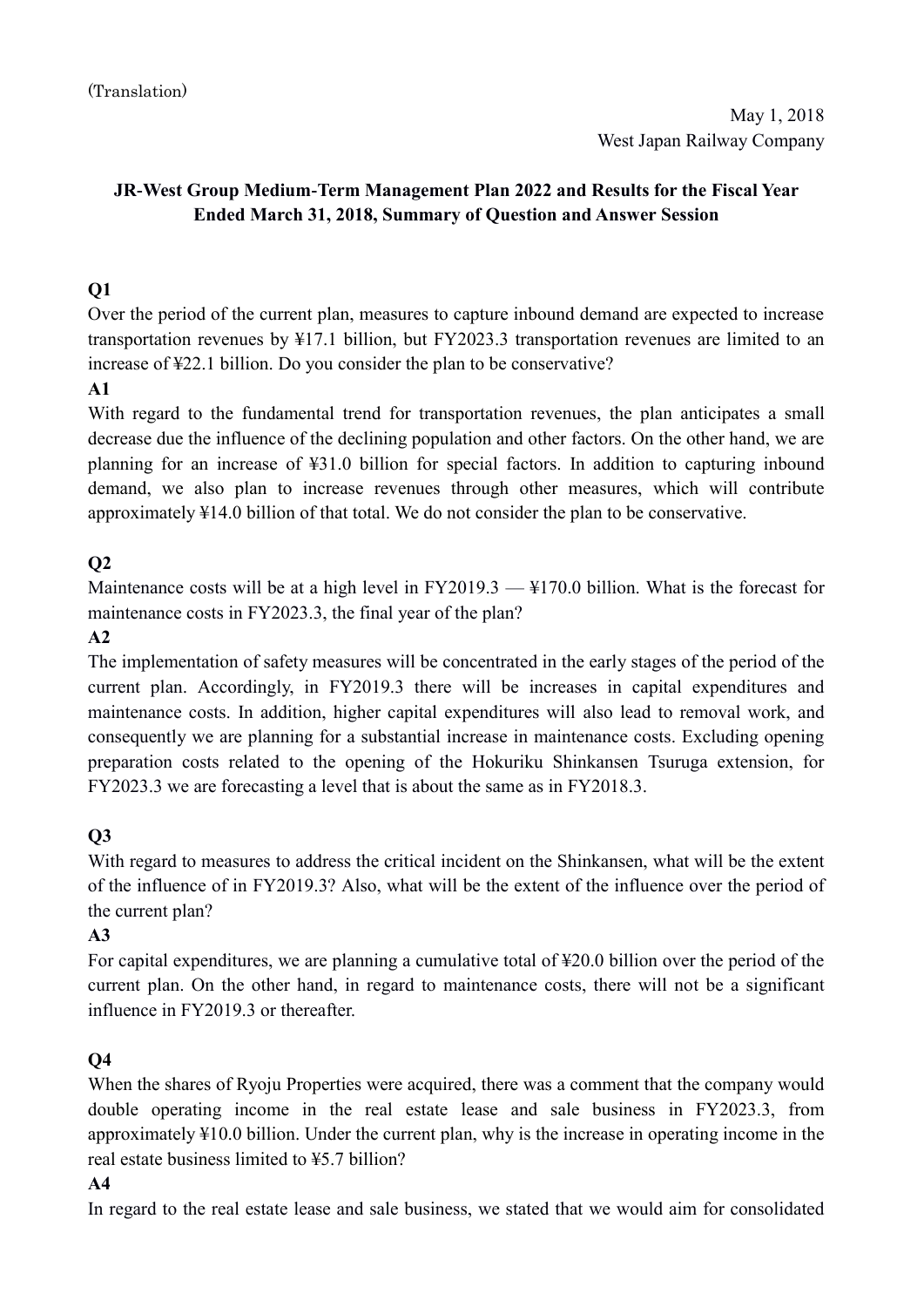operating revenues of ¥100.0 billion and operating income of ¥20.0 billion in FY2023.3, and we are planning to achieve these objectives under the current plan.

# **Q5**

Specifically what types of projects are included in the FY2019.3 capital expenditure plan of ¥280.0 billion?

### **A5**

Safety CAPEX will be approximately ¥130.0 billion, which will be divided evenly between rolling stock updates and ground construction. Rolling stock updates include plans for Shinkansen rolling stock and rolling stock for use on the outskirts of Hiroshima, etc. In regard to ground construction, we are planning platform safety measures and large-scale disaster countermeasures. Other than safety related measures, we are also planning transportation improvement, service improvement, and productivity increases, as well as development of real estate lease properties, etc.

# **Q6**

The current plan calls for ¥460.0 billion inCAPEX for growth. What level of return are you anticipating during the period of the current plan?

# **A6**

In regard to CAPEX for growth, much of it is for large-scale projects to be completed after the current plan. For transportation operations, the Hokuriku Shinkansen Tsuruga extension, which will open in the final year of the current plan, will entail a large amount of capital expenditures. With regard to the real estate business, there are three large projects (Osaka, Sannomiya, Hiroshima) that will open during the next plan, and the scale of investment for these projects is substantial. In both cases, the investment effect will be realized during the next plan.

#### **Q7**

For investing to increase productivity, what fields will you invest in, and what level of returns can be obtained?

#### **A7**

It is difficult to show the effects quantitatively, but specific initiatives will include increasing the productivity of maintenance operations through the use of pre-stressed concrete railroad ties, introducing multiple tie tampers and other track maintenance equipment, and using sensors to monitor conditions. In addition, we will also consider revising station sales systems through increases in the IC card usage rate.

#### **Q8**

During the period of the previous plan, the company acquired the shares of Ryoju Properties. What are your thoughts regarding M&A during the current plan?

#### **A8**

We are not considering specific projects at this point. However, in regard to projects that would contribute to increasing regional value or increasing the value of railway belts, which are part of the current plan, we would not deny that M&A activities are a possibility. We have announced the objective of consolidated operating revenues of ¥2 trillion by around 2030. To realize that objective we will need to achieve dramatic growth, and we will consider alliances outside the Group.